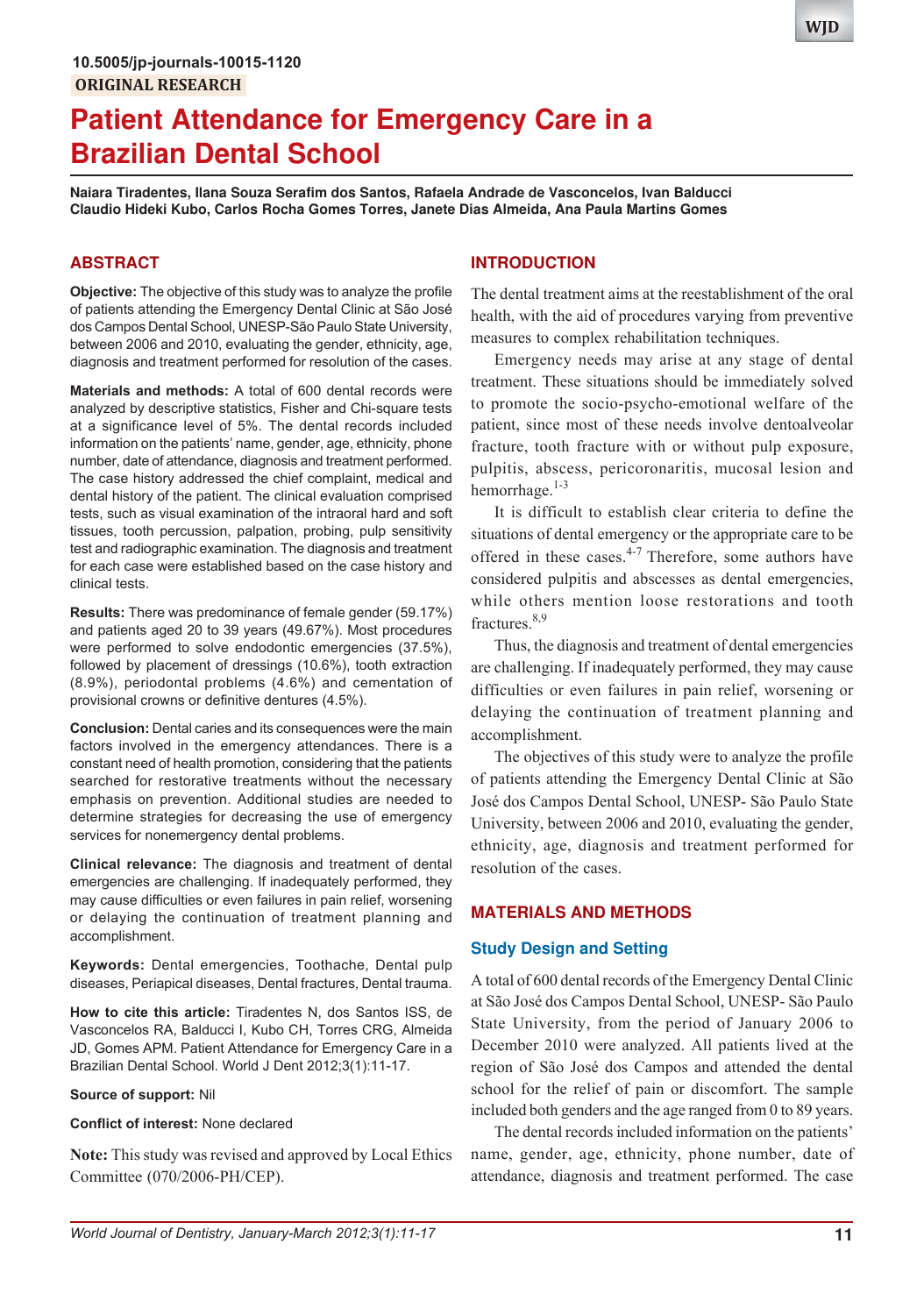history addressed the chief complaint, medical and dental history of the patient. The clinical evaluation comprised tests, such as visual examination of the intraoral hard and soft tissues, tooth percussion, palpation, probing, pulp sensitivity test using refrigerant spray when needed (Endo Ice-Hygienic Corporation, Ohio, USA) and radiographic examination. The diagnosis and treatment for each case were established based on the case history and clinical tests.

## **Statistical Analysis**

During the period from January 2006 to December 2010, a total of 23,977 attendances were performed at the emergency dental clinic, with a monthly average of 400 attendances. Using a random number table, 10 dental records were selected for each month in the study period.

After elimination of duplications, failures in form filling and other recording problems, a random sample of 600 dental records was achieved, considering a confidence interval of 95%. Analyses were performed using Minitab 13.0 (Minitab Inc, Pennsylvania, USA).

## **RESULTS**

Results are showed in Tables 1 to 5. Frequencies were calculated for the demographic characteristics of age, gender and ethnicity, as well diagnosis and treatment. The Fisher's test was used to assess whether the differences between genders (female or male) (Table 1) or ethnicities (Table 2) were statistically significant according to year. The Chisquare test for categorical variables was used to assess whether the differences between ages (Table 3) or diagnosis and treatment (Tables 4 and 5) were statistically significant according to year.

Tables 1 and 2 demonstrate the predominance of females (59.17%) and Caucasians ( $p < 0.05$ ).

## **DISCUSSION**

The pain of endodontic origin is one of the main problems in emergency dental clinics or hospitals.<sup>10-12</sup> Several authors studied the type of diagnosis of toothache, of pulp or periapical origin, addressing the pain intensity, pulp status by histological analysis, presence of pulp vitality by specific tests, the occurrence of drainage and radiographic findings.<sup>13,14</sup> Other studies also analyzed the type of emergency care to be adopted in cases of pain.<sup>3,15-17</sup>

In general, the dental emergencies may be classified as painful emergencies of pulp origin (reversible inflammatory lesion and irreversible inflammatory lesion); pain

|        |       |       | Table 1: Frequency of relationship between gender and year of attendance |      |         |                         |
|--------|-------|-------|--------------------------------------------------------------------------|------|---------|-------------------------|
| Gender | 2006* | 2007* | 2008                                                                     | 2009 | $2010*$ | Number of patients* (%) |
| Female | 72    | 78    | 62                                                                       | 67   | 76      | 355 (59.17)             |
| Male   | 48    | 42    | 58                                                                       | 53   | 44      | 245 (40.83)             |
| Total  | 120   | 120   | 120                                                                      | 120  | 120     | 600 (100)               |

\*Fisher's test, statistically significant difference at 5%

| <b>Table 2:</b> Frequency of relationship between ethnicity and year of attendance |                                                                          |           |          |           |           |                            |  |  |  |
|------------------------------------------------------------------------------------|--------------------------------------------------------------------------|-----------|----------|-----------|-----------|----------------------------|--|--|--|
| <b>Ethnicity</b>                                                                   | 2006*<br>2007*<br>2008*<br>$2009*$<br>$2010*$<br>Number of patients* (%) |           |          |           |           |                            |  |  |  |
| Caucasian<br>African descent                                                       | 85<br>35                                                                 | 101<br>19 | 93<br>27 | 104<br>16 | 102<br>18 | 485 (80.83)<br>115 (19.17) |  |  |  |
| Total                                                                              | 120                                                                      | 120       | 120      | 120       | 120       | 600 (100)                  |  |  |  |

\*Fisher's test, statistically significant difference at 5%

| Table 3: Frequency of relationship between age range and year of attendance |               |       |               |       |         |                         |  |  |
|-----------------------------------------------------------------------------|---------------|-------|---------------|-------|---------|-------------------------|--|--|
| Age                                                                         | 2006*         | 2007* | 2008*         | 2009* | $2010*$ | Number of patients* (%) |  |  |
| 0 to 09                                                                     | 14            | 5     | 10            | 10    | 4       | 43(7.17)                |  |  |
| 10 to 19                                                                    | 13            | 9     | 8             | 13    | 13      | 56 (9.33)               |  |  |
| 20 to 29                                                                    | 28            | 39    | 38            | 24    | 21      | 150 (25.00)             |  |  |
| 30 to 39                                                                    | 33            | 31    | 30            | 28    | 26      | 148 (24.67)             |  |  |
| 40 to 49                                                                    | 18            | 15    | 19            | 21    | 31      | 104 (17.33)             |  |  |
| 50 to 59                                                                    | 10            | 10    | 8             | 14    | 12      | 54 (9.00)               |  |  |
| 60 to 69                                                                    | $\mathcal{P}$ | 9     | 5             |       |         | 30(5.00)                |  |  |
| 70 to 79                                                                    |               |       | $\mathcal{D}$ |       | 5       | 13(2.17)                |  |  |
| 80 to 89                                                                    | $\Omega$      |       | 0             | 0     |         | 2(0.33)                 |  |  |
| Total                                                                       | 120           | 120   | 120           | 120   | 120     | 600 (100)               |  |  |
|                                                                             |               |       |               |       |         |                         |  |  |

\*Chi-square test, statistically significant difference at 5%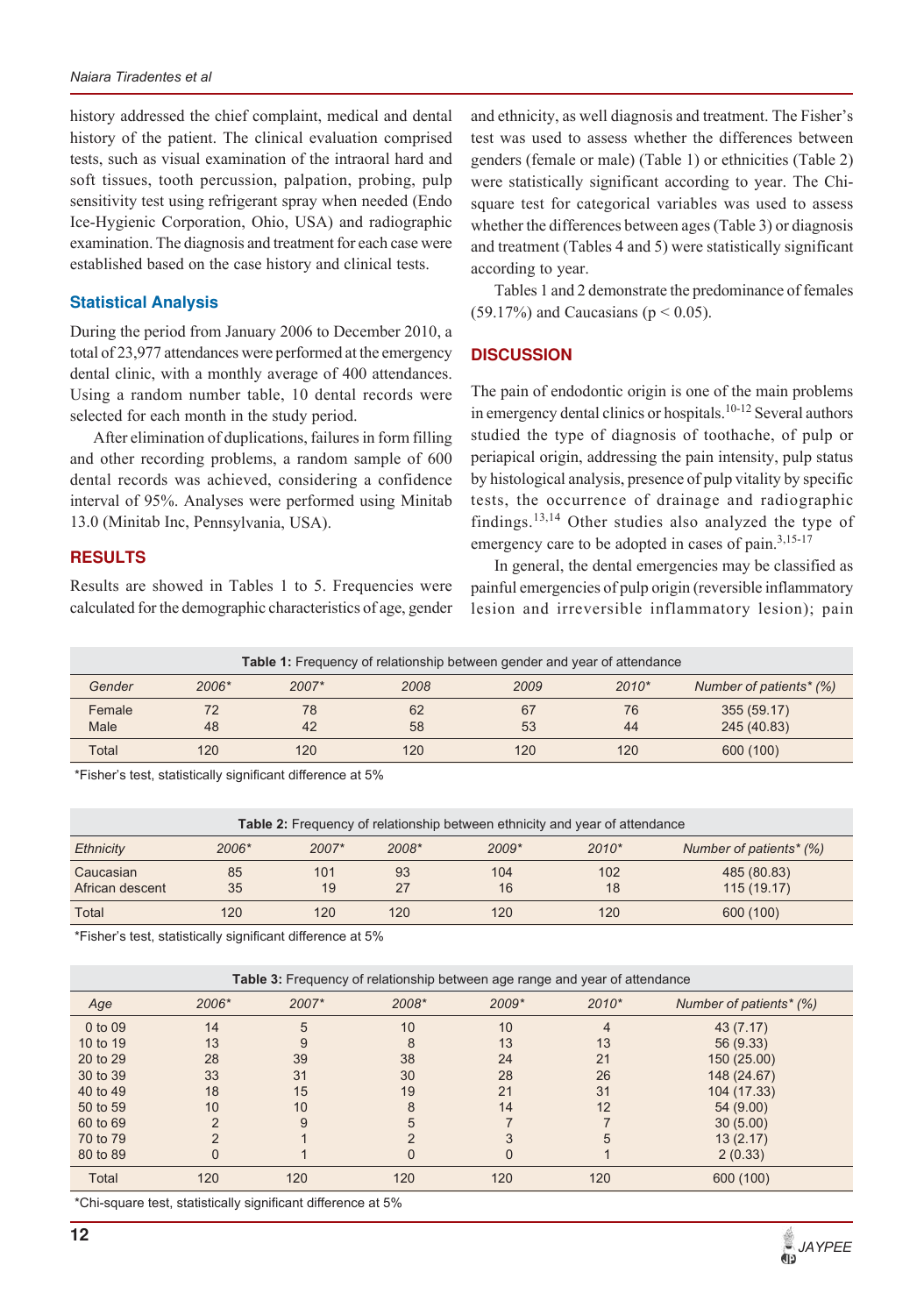| Patient Attendance for Emergency Care in a Brazilian Dental School |  |  |  |
|--------------------------------------------------------------------|--|--|--|
|--------------------------------------------------------------------|--|--|--|

|                | Table 4: Diagnosis of painful dental emergencies according to the specialty<br>(endodontic, restorative dentistry, periodontology, prosthodontics and surgery) |                |                |                |         |                |                           |
|----------------|----------------------------------------------------------------------------------------------------------------------------------------------------------------|----------------|----------------|----------------|---------|----------------|---------------------------|
| Specialty*     | Diagnosis                                                                                                                                                      | $2006*$        | 2007*          | $2008*$        | $2009*$ | $2010*$        | Number of<br>patients (%) |
| Endodontics    | Pulp necrosis and acute apical periodontitis                                                                                                                   | 35             | 33             | 31             | 27      | 28             | 154(25.7)                 |
|                | Irreversible pulpitis                                                                                                                                          | 21             | 26             | 20             | 18      | 22             | 107(17.8)                 |
|                | Acute dentoalveolar abscess                                                                                                                                    | 6              | 6              | 5              |         | 6              | 30(5.0)                   |
|                | Periodontitis                                                                                                                                                  | $\overline{2}$ | $\Omega$       | $\mathbf{0}$   |         |                | 4(0.7)                    |
| Restorative    | Presence of caries                                                                                                                                             |                | 8              | 10             | 9       | 5              | 39(6.5)                   |
| dentistry      | <b>Tooth fracture</b>                                                                                                                                          | 3              | 5              | 3              | 6       | 4              | 21(3.5)                   |
|                | Loose or fractured restoration                                                                                                                                 | 4              | 5              | 6              | 5       | 4              | 24(4.0)                   |
| Periodontology | Acute necrotizing ulcerative gingivitis (ANUG)                                                                                                                 | 1              |                | $\mathbf{0}$   |         | 0              | 3(0.5)                    |
|                | Periodontal abscess                                                                                                                                            | 5              | 3              | 5              | 6       | $\overline{2}$ | 21(3.5)                   |
|                | Pericoronaritis                                                                                                                                                | 5              | 4              | 4              | 5       | 6              | 24(4.0)                   |
| Prosthodontics | Loose provisional crown                                                                                                                                        | 6              | 7              | 4              | 9       | 12             | 38(6.3)                   |
|                | Loose definitive denture                                                                                                                                       | 3              | $\Omega$       | $\overline{2}$ |         | $\Omega$       | 6(1.0)                    |
| Surgery        | Hard tissue lesions                                                                                                                                            |                | $\overline{2}$ | $\overline{2}$ |         |                | 7(1.2)                    |
|                | Soft tissue lesions                                                                                                                                            |                | $\overline{2}$ | 1              |         | 0              | 5(0.8)                    |
|                | Indication for extraction                                                                                                                                      | 12             | 14             | 16             | 13      | 17             | 72 (12.0)                 |
|                | (residual root or deciduous tooth)                                                                                                                             |                |                |                |         |                |                           |
|                | <b>Alveolitis</b>                                                                                                                                              |                | 0              | 0              |         | 1              | 3(0.5)                    |
|                | Postoperative period (presence of sutures)                                                                                                                     | 3              | $\overline{2}$ | $\overline{7}$ | 4       | 7              | 23(3.8)                   |
|                | Craniomandibular disorder                                                                                                                                      |                | $\Omega$       | $\overline{2}$ |         | $\overline{2}$ | 6(1.0)                    |
|                | <b>Others</b>                                                                                                                                                  | 3              | $\overline{2}$ | $\overline{2}$ | 4       | $\overline{2}$ | 13(2.2)                   |
|                | <b>Total</b>                                                                                                                                                   | 120            | 120            | 120            | 120     | 120            | 600 (100)                 |

\*Chi-square test, statistically significant difference at 5%

**Table 5:** Treatment of pain arising from teeth and periodontal structures according to the specialty (endodontic, restorative dentistry, periodontology, prosthodontics and surgery)

| Specialty*               | <b>Treatment</b>                                               | 2006*          | 2007*          | 2008*          | 2009*          | $2010*$        | Number of procedures (%) |
|--------------------------|----------------------------------------------------------------|----------------|----------------|----------------|----------------|----------------|--------------------------|
| Endodontics              | Coronal opening,<br>pulpectomy and intracanal<br>medication    | 46             | 31             | 48             | 31             | 39             | 195 (21)                 |
|                          | Coronal opening, pulpotomy<br>and intracanal medication        | 19             | 24             | 15             | 17             | 18             | 93(10)                   |
|                          | Drainage of abscess                                            | 5              | 3              | 4              | 5              | $\overline{2}$ | 19(2)                    |
|                          | Change of intracanal<br>medication                             | 5              | 14             | $\overline{4}$ | 6              | 13             | 42(4.5)                  |
| Restorative<br>dentistry | Fragment bonding or<br>composite resin restoration             | $\overline{2}$ | 6              | $\sqrt{3}$     | $\sqrt{3}$     | $\mathbf{1}$   | 15(1.6)                  |
|                          | Placement of contention                                        | $\mathbf{0}$   | $\overline{2}$ | $\mathbf{0}$   | $\mathbf{1}$   | $\mathbf{1}$   | 4(0.4)                   |
|                          | Temporary restoration                                          | 20             | 21             | 19             | 17             | 22             | 99 (10.6)                |
| Periodontology           | Treatment of<br>periodontal abscess                            | 5              | $\overline{2}$ | 5              | 5              | $\overline{2}$ | 19(2)                    |
|                          | <b>Treatment of ANUG</b>                                       | $\mathbf{1}$   | $\mathbf{1}$   | $\mathbf 0$    | $\mathbf{1}$   | $\mathbf 0$    | 3(0.3)                   |
|                          | Treatment of pericoronaritis                                   | 5              | 3              | 3              | 5              | 5              | 21(2.3)                  |
| Prosthodontics           | Cementation of provisional<br>crown or definitive denture      | 7              | $\overline{7}$ | 5              | 10             | 13             | 42 (4.5)                 |
|                          | Occlusal adjustment                                            | 8              | 6              | 10             | $\overline{4}$ | 9              | 37(4)                    |
| Surgery                  | <b>Tooth extraction</b>                                        | 16             | 15             | 18             | 12             | 22             | 83 (8.9)                 |
|                          | <b>Treatment for alveolitis</b>                                | $\mathbf{1}$   | $\mathbf{0}$   | $\mathbf{0}$   | $\mathbf{1}$   | $\mathbf{1}$   | 3(0.3)                   |
|                          | Removal of sutures<br>(postoperative period)                   | 19             | 11             | 12             | 12             | 20             | 74(8)                    |
|                          | Systemic prescription<br>of drugs                              | 14             | 12             | $\overline{7}$ | 11             | 16             | 60(6.5)                  |
|                          | <b>Others</b>                                                  | 5              | $\overline{4}$ | 4              | $\overline{2}$ | 5              | 20(2.2)                  |
|                          | Referral to treatment in other<br>clinics at the dental school | 16             | 14             | 22             | 32             | 17             | 101 (10.9)               |
|                          | <b>Total</b>                                                   | 194            | 176            | 179            | 175            | 206            | 930 (100)                |

\*Chi-square test, statistically significant difference at 5%

*World Journal of Dentistry, January-March 2012;3(1):11-17* **13**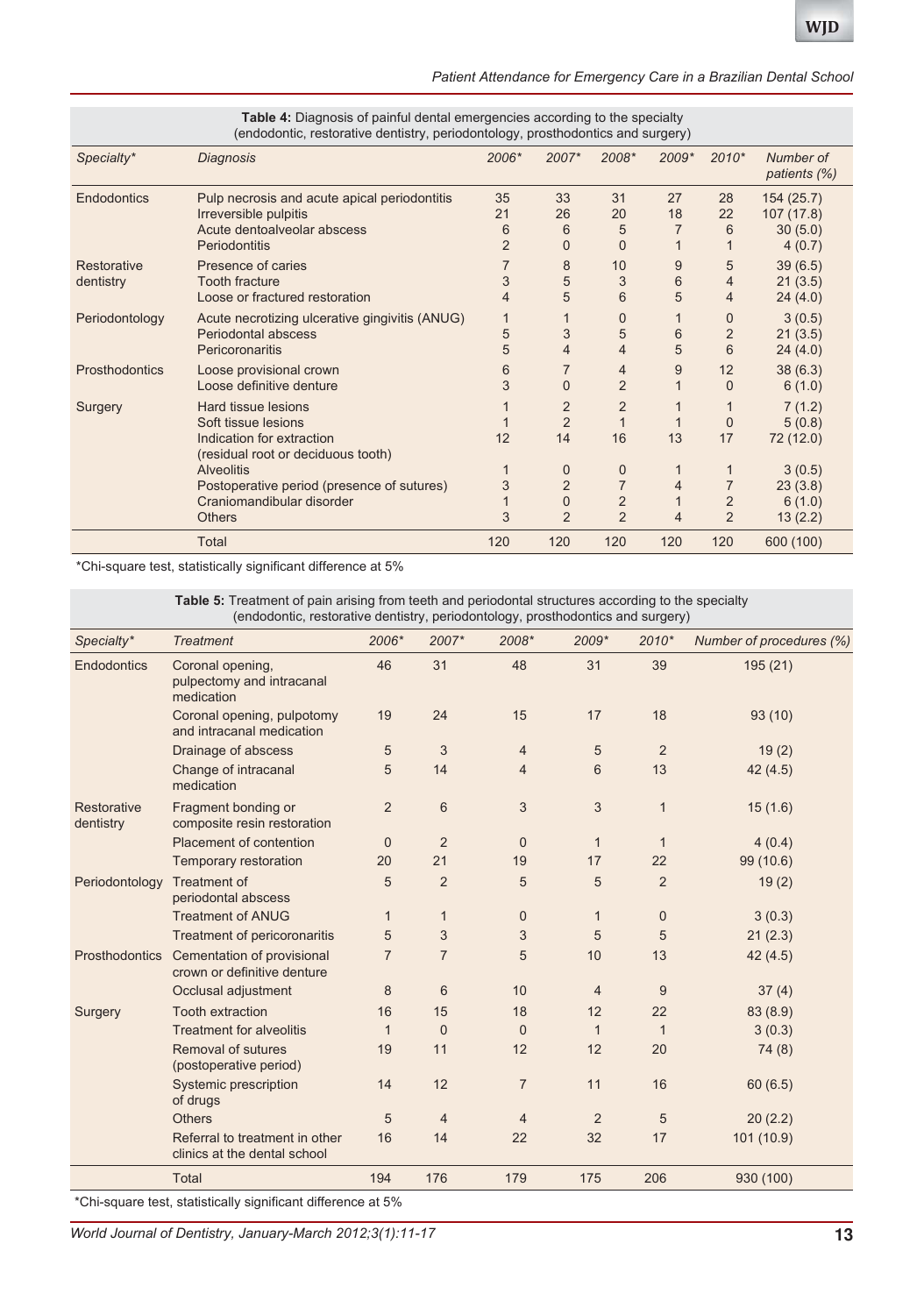emergencies of periapical origin (acute apical periodontitis and acute periradicular abscess); painful emergencies of periodontal origin (acute necrotizing ulcerative gingivitis, acute periodontal abscess and pericoronaritis) and emergencies due to trauma with esthetic involvement (enamel fracture, enamel and dentin fracture without pulp exposure, enamel and dentin fracture with pulp exposure).

The resolution of dental emergencies comprises the accomplishment of immediate measures to relieve the acute painful symptoms in cases of acute infections of endodontic or periodontal origin, and esthetic reestablishment in cases of trauma to the deciduous or permanent teeth.

The dental emergencies of endodontic origin (reversible and irreversible pulpitis) may be solved by restorative procedures or endodontic therapy, depending on the stage of pulp involvement. Conversely, the periapical pathologies should be treated by endodontic intervention, aiming to neutralize the toxic root canal content. The diagnosis of emergencies of periodontal origin, such as pericoronaritis and abscess may be confounded with endodontic emergencies, thus requiring differential diagnosis for a local approach directed to the pathological condition.

In this study, analysis of the distribution of patients according to gender (Table 1) revealed predominance of females (59.17%) compared to males (40.83%). With regard to the ethnicity, the results demonstrated that most individuals (80.83%) were Caucasians, 19.17% were of African descent, and no individual of Asian descent attended the clinic during this period (Table 2). Widström et al<sup>18</sup> did not find statistically significant differences between females and males, yet reported that the females attend dental clinics more regularly than males. In general, the higher percentage of females may be assigned to the care with their own health and their family's health; however, the present outcomes do not allow the establishment of this relationship.

Evaluation of the age range of patients assisted in the emergency dental clinic (Table 3) evidenced predominance of young adults aged 20 to 39 years (49.67%). These results are in agreement with the studies of Widström et al,  $^{18}$  Beal et al,<sup>19</sup> Holmes and Sutcliffe<sup>20</sup> and Scully.<sup>21</sup>

Scully<sup>21</sup> analyzed emergency attendances and reported predominance of the age range 20 to 29 years (38%). There was predominance of males (60.5%) compared to females (39.5%) and the most frequent problems were pain (77%), edema (22%) and loose restorations or crowns (21%). Holmes and Sutcliffe<sup>20</sup> observed similar results, with predominance of males compared to females and higher percentage of patients in the age range 20 to 39 years. Widström et al<sup>18</sup> did not find differences between males and females, yet also observed predominance of patients in the age range 20 to 39 years.

In the study of Gibson et al,  $2^{2}$  67% of patients were in the age range 20 to 40 years, being 138 males and 115 females. In the same study, the most frequent symptom reported by the patients was pain, present in 222 (87.7%) of the 253 patients assisted. The most common etiology was infection, observed in 194 (76.7%) among the 211 cases.

Matthews et al<sup>23</sup> analyzed a total of 172 patients with history of acute pain, among which 94 were males and 78 were females, aged 15 to 79 years (mean 39.4 years). The authors observed that 76% of the patients presented problems related to dental caries and periodontal disease.

Quiñonez et  $al^{24}$  evaluated the emergency department visits for dental care of nontraumatic origin and verified that approximately half of all visits (54%) were made by patients between 20 to 40 years old, and associated with periapical abscesses and toothaches (56%). The great majority (78%) were triaged as nonurgent.

One aspect that might explain the predominance of patients aged 20 to 39 years would be the fact that public dental services in Brazil comprise the attendance to schoolchildren, i.e. when these individuals are older than school age they attend the emergency dental services. Conversely, dental caries affects primarily children and young adults, and the reduced prevalence in older patients may influence these results.

Another important aspect is the percentage of children aged 0 to 9 years (7.17%) and adolescents aged 10 to 19 years (9.33%) assisted in emergency dental clinics (Table 3). These numbers reflect the lack of preventive counseling to the population and evidence the need to develop educational programs in schools and/or for the families of these children and adolescents.

Gulinelli et al<sup>25</sup> showed that from a total of 4112 patients admitted to the service of surgery and oral and maxillofacial traumatology during a 6-year period, 266 (6.5%) had tooth injuries (172 males - 64.7% and 94 females - 35.3%). Most patients belonged to the 16 to 20 years age group (20.3%) and the most important causes of tooth injuries were bicycle accidents (28.6%), motorcycle accidents (19.2%) and falls (18.8%). Among the injuries to the periodontal tissues, avulsion was the most common (32.86%) followed by extrusive luxation (19.15%).

According to several authors, toothache is the most frequent complaint of patients attending emergency dental clinics,19,22,26,27 especially pain of pulp and periapical origin.<sup>28</sup>

In this study, dental caries and its consequences, pulp and periapical diseases, as well as periodontal problems, were the main problems in the emergency dental clinic (Table 4). Similar data were reported in the studies of Gibson et al,<sup>22</sup> Matthews et al,<sup>23</sup> Widström et al<sup>29</sup> and Sinclair and Wilson.<sup>30</sup>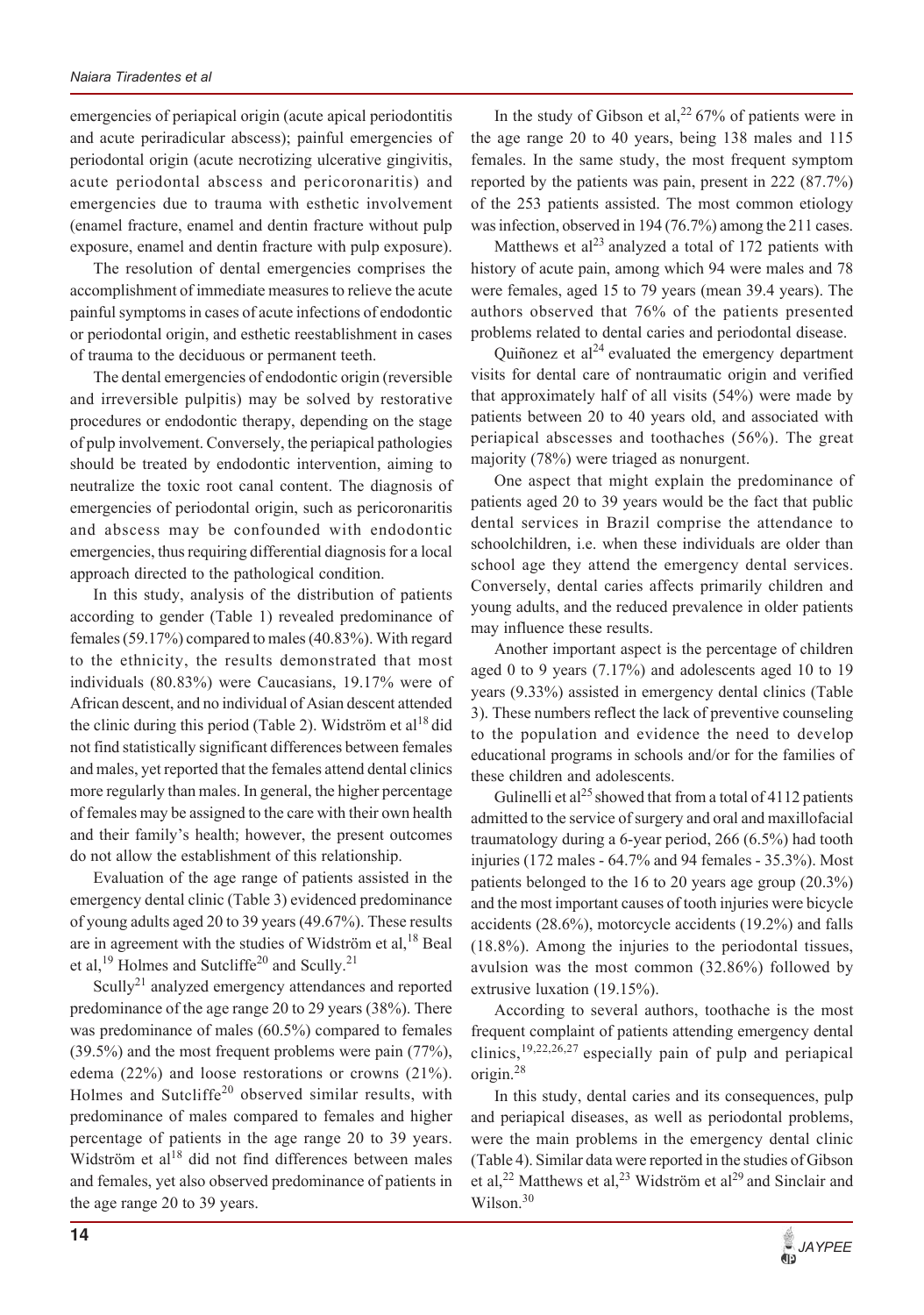Gibson et al<sup>22</sup> analyzed attendances of emergency dental clinics and reported that irreversible pulpitis was observed in 28.4% of cases, followed by periapical abscess (24.2%) and reversible pulpitis (23.7%), being that 45% of the teeth were submitted to pulpotomy.

Widström et  $al^{29}$  reported that dental caries and its consequences accounted for 64% of the emergency attendances. The most frequent diagnoses reported by these authors were apical periodontitis (21.1%), pulpitis (13.3%), dental caries (12.5%), loose restoration of tooth fracture (16.6%), pericoronaritis (6.9%), dental trauma (5.5%) and abscesses (3.9%). Several treatments were performed, especially endodontic treatment (22%), followed by temporary restorations (18.8%) and tooth extraction  $(13.5\%)$ .

A study conducted in Malaysia by Razak and Jaafar<sup>26</sup> addressing the necessity, demand and pattern of utilization of dental services in an urban population revealed that in the distribution of procedures according to the specialties, 50.7% of cases were within the field of surgery, 25.1% restorative dentistry, 7.7% orthodontics, 6.9% periodontology and 6.5% prosthodontics. The highest percentage of patients referred for surgery indicates that tooth extraction was the treatment of choice of the patients.

According to Neto and Nadanovsky,  $31$  the socioeconomic level of patients has a direct influence on the risk of tooth loss. In this study, 8.9% of cases were indicated for tooth extraction (Table 5). This result may reflect the influence of several factors, such as inadequate diet, low educational level, and difficult access to health education, information and services.

According to the present data, the most frequent cases of acute pain were related to endodontic emergencies (295/ 600=49.2%). Among these, 154 (25.7%) were diagnosed as acute apical periodontitis, 107 (17.8%) as irreversible pulpitis, 30 (5%) as acute dentoalveolar abscess and 4 (0.7%) as pericementitis (Table 4). For resolution of these problems, the treatments included pulpectomy (21%), pulpotomy (10%), drainage of abscess (2%) and occlusal adjustment in the cases of pericementitis (4%) (Table 5).

Analysis of the diagnosis of the different cases reveals that the patients searched for treatment when pain was already present, as demonstrated in Table 4. However, because of the easy access to the emergency dental clinic, several patients attended the clinic for cementation of provisional crowns or definitive dentures (4.5%), restoration of teeth or fractured restorations (10.6%), presence of dental caries (6.5%) and removal of sutures (8%). These results suggest that part of the population is concerned with esthetics or even with preservation of the remaining tooth structure. The indication of tooth extraction evidences the

need of educational campaigns aiming to promote the awareness of patients on oral health maintenance and oral hygiene, which would allow a decrease in the occurrence of pulp necrosis and pulpitis, thereby improving the treatment prognosis.

In this study, some types of nonemergency treatment were performed in the emergency clinic (removal of sutures, change of intracanal medication and others) (Table 5). This occurred because the emergency dental clinic also aims at the primary attention to patients attending the dental school. This is often the first contact of patients with any type of oral health care, in the search for treatment. Luzzi and Spencer<sup>32</sup> verified that the patients appeared to be cycling through emergency dental care because of lack of access to general care services, highlighting access problems to public dental care.

Homes and Sutcliffe<sup>20</sup> evidenced that deviations from the objectives of emergency dental services often occur. Because of factors, such as easy access, cost and convenience, these services are used as an alternative system of dental care.

It should be highlighted that the number of attendances of the same patient is directly related to the disease diagnosed and treatment planning established, since there is an expected number of attendances for each type of problem. Analysis of the records revealed that some patients returned to the emergency dental clinic more than once, i.e. they had another consultation and another attendance, probably searching for treatment continuity. The return sessions were not considered in the present analysis, yet these cases were referred to the triage sector of the institution for treatment in other clinics at the dental school.

Depending on the clinical examination of the patient and the diagnosis, several procedures may be performed to solve the different problems. For analysis of the treatments performed, an attempt was made to identify the main procedure performed in each attendance (Table 5). Individualized procedures were performed in each case, depending on the patient needs. For this reason, the number of procedures performed (920) (Table 5) was higher than the number of patient records analyzed (600) (Table 4). Unfortunately, there was a high percentage of tooth extraction (8.9%). These results do not indicate a radical nature of the emergency dental clinic, but rather an often unavoidable procedure that seems to reflect the socioeconomic condition of the patients assisted. Tramini et  $al<sup>33</sup>$ verified that younger patients and people from lower socioeconomic groups used the emergency dental service more frequently. Neto and Nadanovsky<sup>30</sup> verified that the lower social strata were strongly associated with increased risk of having teeth extracted. Studies should be carried out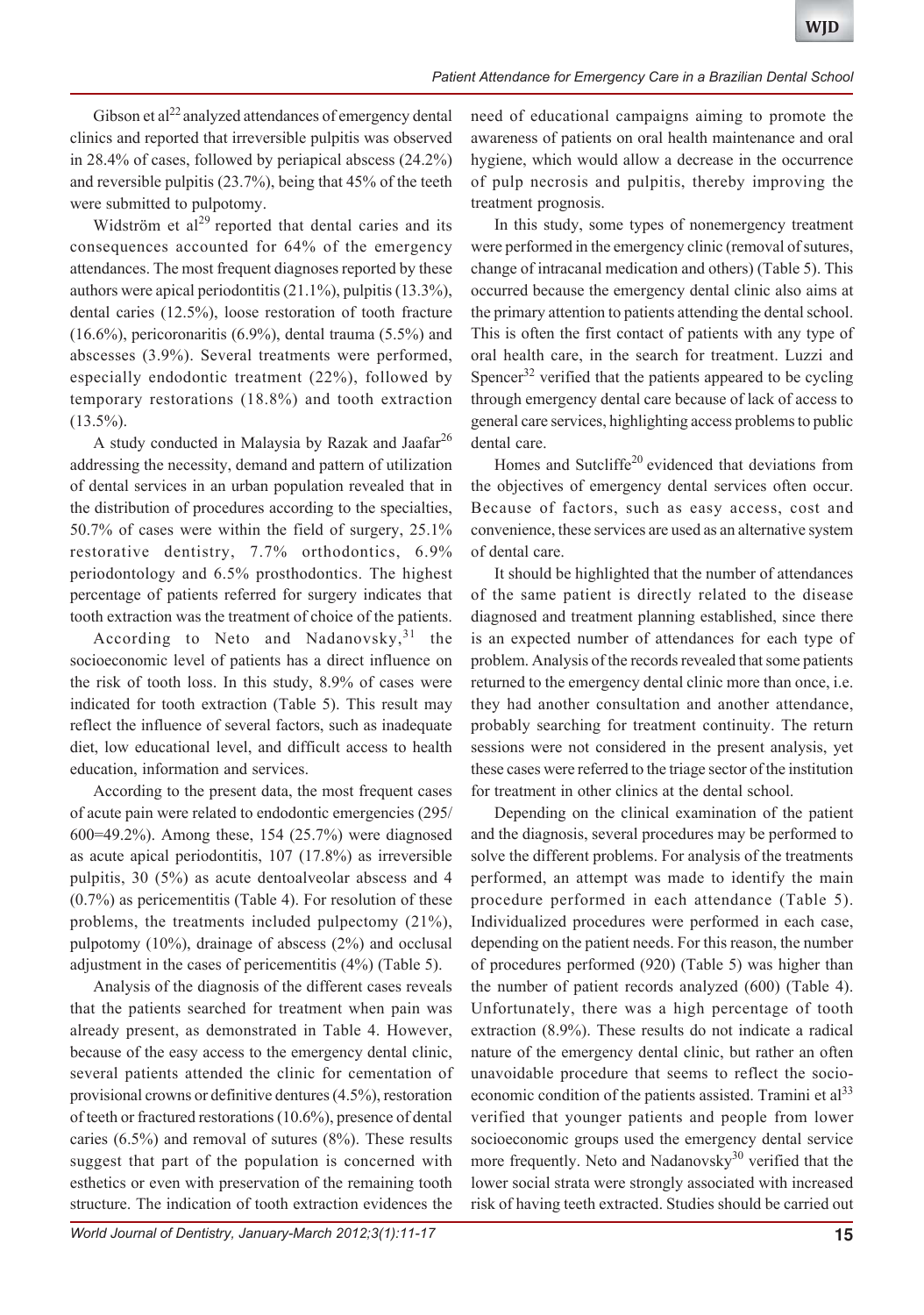to analyze how social strata may influence the decision made by dentists and patients to extract or to keep a tooth. Such information could help to reduce social inequality in tooth extractions.

## **CONCLUSION**

Dental caries and its consequences were the main factors involved in the emergency attendances. There is a constant need of health promotion, considering that the patients searched for restorative treatments without the necessary emphasis on prevention. Additional studies are needed to determine strategies for decreasing the use of emergency services for nonemergency dental problems.

## **REFERENCES**

- 1. De Luke DJ. Emergency dental care for community: What is the responsability of the hospital? J Hosp Dent Pract 1976;10: 43-45.
- 2. Douglass AB, Douglass JM. Common dental emergencies. Am Fam Physician Feb 2003;67(3):511-16.
- 3. Carrotte P. Endodontics: Part 3. Treatment of endodontic emergencies. Br Dent J 2004;197:299-305.
- 4. Anderson R, Thomas DW. Out-of-hours dental services: A survey of current provision in the United Kingdom. Br Dent J 2000;188:269-74.
- 5. Evans DJ, Smith MP, Grant SMB, Crawford MA, Bond J. Outof-hours emergency dental services: Development of one possible local solution. Br Dent J 2001;191:550-54.
- 6. Ball GE. Out-of-hours emergency dental services in Scotland A national model. Br Dent J Nov 2008;205(9):485-87.
- 7. Luzzi L, Spencer AJ, Jones K, Roberts-Thomson KF. Predicting relative need for urgent dental care. Community Dent Health Sep 2009;26(3):162-69.
- 8. Antonelli JR. Acute dental pain, Part II: Diagnosis and emergency treatment. Compendium Sep 1990;11(9):526-33.
- 9. Burke FJT, McCord JF, Cheung SW. The provision of emergency dental care by general dental practitioners in an urban area. Dent Update 1994;21:184-86.
- 10. Mitchell DF, Tarplee RE. Painful pulpitis: A clinical and microscopic study. Oral Surg Oral Med Oral Pathol 1960;13:1360-90.
- 11. Weine FS, Healy HJ, Theiss EP. Endodontic emergency dilemma: Leave tooth open or keep it closed? Oral Surg Oral Med Oral Pathol 1975;40:531-36.
- 12. Nalliah RP, Allareddy V, Elangovan S, Karimbux N, Lee MK, Gajendrareddy P. Hospital emergency department visits attributed to pulpal and periapical disease in the United States in 2006. J Endod Jan 2011;37(1):6-9.
- 13. Ross IF. The relation between periodontal and pulpal disorders. J Am Dent Assoc 1972;84:134-39.
- 14. Michaelson PL, Holland GR. Is pulpitis painful? Int Endod J 2002;35:829-32.
- 15. Natkin E. Treatment of endodontic emergencies. Dent Clin North Am 1974;18:243-55.
- 16. Antrim DD, Bakland LK, Parker MW. Treatment of endodontic urgent care cases. Dent Clin North Am 1986;30:549-71.
- 17. Gatewood RS, Himel VT, Dorn SO. Treatment of the endodontic emergency: A decade later. J Endod 1990;16:284-91.
- 18. Widström E, Pietilä I, Piironen P, Nilsson B, Savola I. Analysis of patients utilizing emergency dental care in two Finnish cities. Acta Odontol Scand 1988;46:105-12.
- 19. Beal J F, Betchers T, Farrell S. Emergency dental treatment at bank holidays. Br Dent J Dec 1978;145:375-77.
- 20. Holmes C, Sutcliffe P. Changes in characteristics of patients attending and out-of-hours emergency dental service in Edinburgh. Community Dent Health 1992;10:65-71.
- 21. Scully C. The pattern of patient attendance for emergency care in a British dental teaching hospital. Community Dental Health 1995;12:151-54.
- 22. Gibson GB, Blasberg B, Hill SJ. A prospective survey of hospital ambulatory dental emergencies Part 1: Patient and emergency characteristics. Spec Care Dentist 1993;13(2):61-65.
- 23. Matthews RW, Peak JD, Scully C. The efficacy of management of acute dental pain. Br Dent J Jun 1994;176:413-16.
- 24. Quiñonez C, Gibson D, Jokovic A, Locker D. Emergency department visits for dental care of nontraumatic origin. Community Dental Oral Epidemol Aug 2009;37(4):366-71.
- 25. Gulinelli JL, Saito CT, Garcia-Júnior IR, Panzarini SR, Poi WR, Sonoda CK, et al. Occurrence of tooth injuries in patients treated in hospital environment in the region of Araçatuba, Brazil during a 6-year period. Dent Traumatol Dec 2008;24(6):640-44.
- 26. Razak I A, Jaafar N. Dental needs, demands and patterns of service utilization in a selected Malaysian urban population. Community Dent Oral Epidemiol 1987;15:188-91.
- 27. Sonis ST, Valachovic RW. An analysis of dental services based in the emergency room. Spec Care Dent 1988;8:106-08.
- 28. Touré B, Kane AW, Diouf A, Faye B, Boucher Y. Preoperative pain and medications used in emergency patients with irreversible acute pulpitis or acute apical periodontitis: A prospective comparative study. J Orofac Pain 2007;21(4): 303-08.
- 29. Widström E, Pietilä I, Nilsson B. Diagnosis and treatment of dental emergencies in two Finnish cities. Community Dental Health 1990;7:173-78.
- 30. Sinclair J, Wilson NH. An emergency dental service for students: 4-year findings. Community Dent Health June 1997;14(2): 89-91.
- 31. Neto JMS, Nadanovsky P. Social inequality in tooth extraction in a Brazilian insured working population. Community Dent Oral Epidemiol 2007;35:331-36.
- 32. Luzzi L, Spencer AJ. Public dental service utilization among adults in South Australia. Aust Dent J June 2009;54(2):154-60.
- 33. Tramini P, Al Qadi Nassar B, Valcarcel J, Gibert P. Factors associated with the use of emergency dental care facilities in a French public hospital. Spec Care Dentist Mar-Apr 2010;30(2):66-71.

## **ABOUT THE AUTHORS**

## **Naiara Tiradentes**

Postgraduate Student, Department of Restorative Dentistry, São Paulo State University - UNESP, São José dos Campos Dental School São José dos Campos, São Paulo, Brazil

## **Ilana Souza Serafim dos Santos**

Postgraduate Student, Department of Restorative Dentistry, São Paulo State University - UNESP, São José dos Campos Dental School São José dos Campos, São Paulo, Brazil